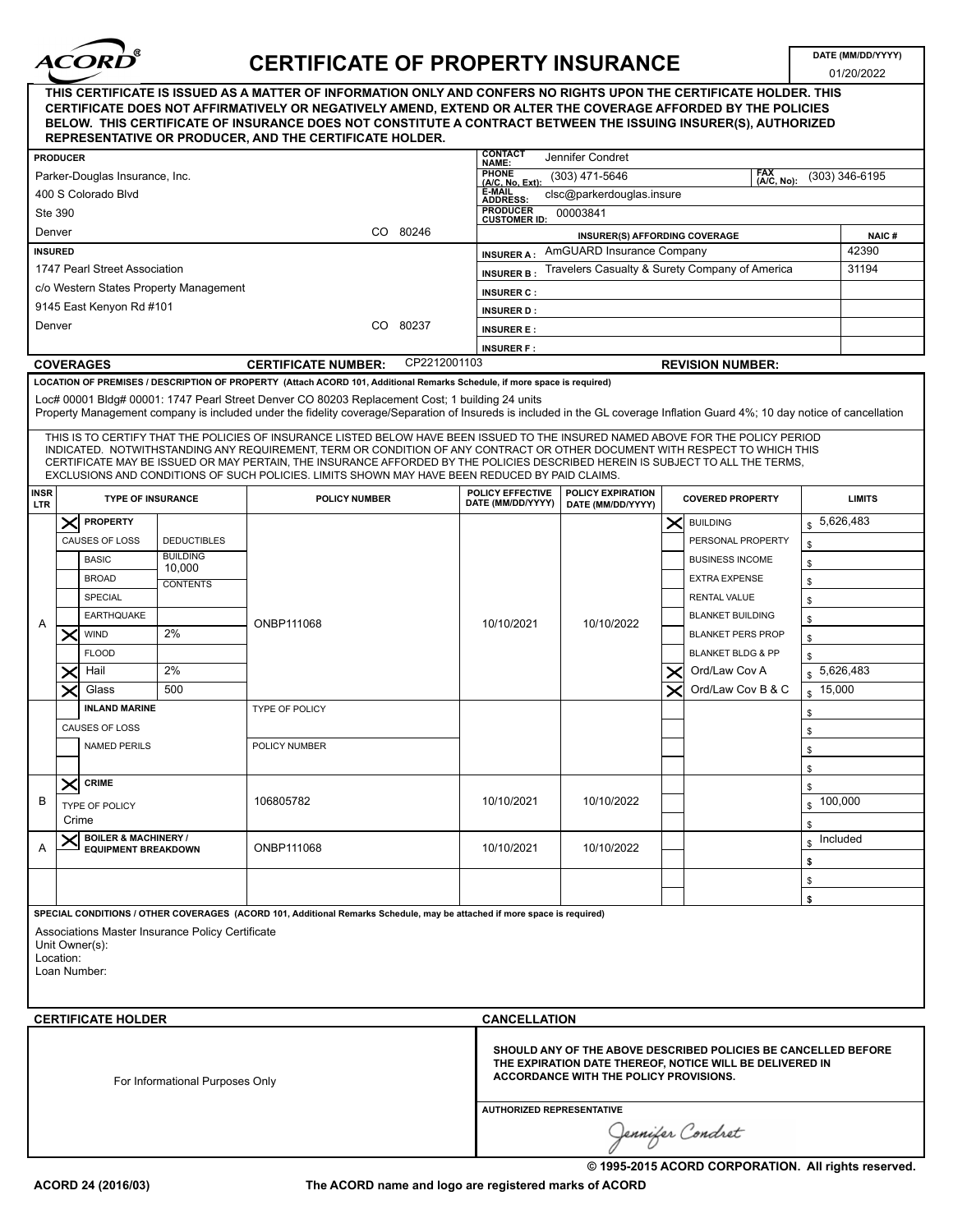|                      |                                                                          |         |         | <b>ADDITIONAL COVERAGES</b> |                        |                        |                                    |                     |
|----------------------|--------------------------------------------------------------------------|---------|---------|-----------------------------|------------------------|------------------------|------------------------------------|---------------------|
| Ref#<br>$\mathbf{1}$ | <b>Description</b><br>00001,1747 Pearl Street,                           |         |         |                             |                        | <b>Coverage Code</b>   | Form No.                           | <b>Edition Date</b> |
| Limit 1              |                                                                          | Limit 2 | Limit 3 | <b>Deductible Amount</b>    |                        | <b>Deductible Type</b> | Premium                            |                     |
| Ref#                 | <b>Description</b>                                                       |         |         |                             | <b>Coverage Code</b>   |                        | Form No.                           | <b>Edition Date</b> |
| Limit 1              |                                                                          | Limit 2 | Limit 3 | <b>Deductible Amount</b>    |                        | <b>Deductible Type</b> | Premium                            |                     |
| Ref#                 | <b>Description</b>                                                       |         |         |                             |                        | <b>Coverage Code</b>   | Form No.                           | <b>Edition Date</b> |
| Limit 1              |                                                                          | Limit 2 | Limit 3 | <b>Deductible Amount</b>    | <b>Deductible Type</b> |                        | Premium                            |                     |
| Ref#                 | <b>Description</b>                                                       |         |         |                             |                        | <b>Coverage Code</b>   | Form No.                           | <b>Edition Date</b> |
| Limit 1              |                                                                          | Limit 2 | Limit 3 | <b>Deductible Amount</b>    | <b>Deductible Type</b> |                        | Premium                            |                     |
| Ref#                 | <b>Description</b>                                                       |         |         |                             |                        | <b>Coverage Code</b>   | Form No.                           | <b>Edition Date</b> |
| Limit 1              |                                                                          | Limit 2 | Limit 3 | <b>Deductible Amount</b>    |                        | <b>Deductible Type</b> | Premium                            |                     |
| Ref#                 | <b>Description</b>                                                       |         |         |                             |                        | <b>Coverage Code</b>   | Form No.                           | <b>Edition Date</b> |
| Limit 1              |                                                                          | Limit 2 | Limit 3 | <b>Deductible Amount</b>    |                        | <b>Deductible Type</b> | Premium                            |                     |
| Ref#                 | <b>Description</b>                                                       |         |         |                             |                        | <b>Coverage Code</b>   | Form No.                           | <b>Edition Date</b> |
| Limit 1              |                                                                          | Limit 2 | Limit 3 | <b>Deductible Amount</b>    |                        | <b>Deductible Type</b> | Premium                            |                     |
| Ref#                 | <b>Coverage Code</b><br><b>Description</b>                               |         |         |                             |                        |                        | Form No.                           | <b>Edition Date</b> |
| Limit 1              |                                                                          | Limit 2 | Limit 3 | <b>Deductible Amount</b>    |                        | <b>Deductible Type</b> | Premium                            |                     |
| Ref#                 | <b>Description</b>                                                       |         |         |                             |                        | <b>Coverage Code</b>   | Form No.                           | <b>Edition Date</b> |
| Limit 1              |                                                                          | Limit 2 | Limit 3 | <b>Deductible Amount</b>    |                        | <b>Deductible Type</b> | Premium                            |                     |
| Ref#                 | <b>Description</b>                                                       |         |         |                             |                        | <b>Coverage Code</b>   | Form No.                           | <b>Edition Date</b> |
| Limit 1              | Limit 2<br><b>Deductible Type</b><br>Limit 3<br><b>Deductible Amount</b> |         |         |                             |                        |                        | Premium                            |                     |
| Ref#                 | <b>Description</b>                                                       |         |         |                             |                        | <b>Coverage Code</b>   | Form No.                           | <b>Edition Date</b> |
| Limit 1              |                                                                          | Limit 2 | Limit 3 | <b>Deductible Amount</b>    |                        | <b>Deductible Type</b> | Premium                            |                     |
| <b>OFADTLCV</b>      |                                                                          |         |         |                             |                        |                        | Copyright 2001, AMS Services, Inc. |                     |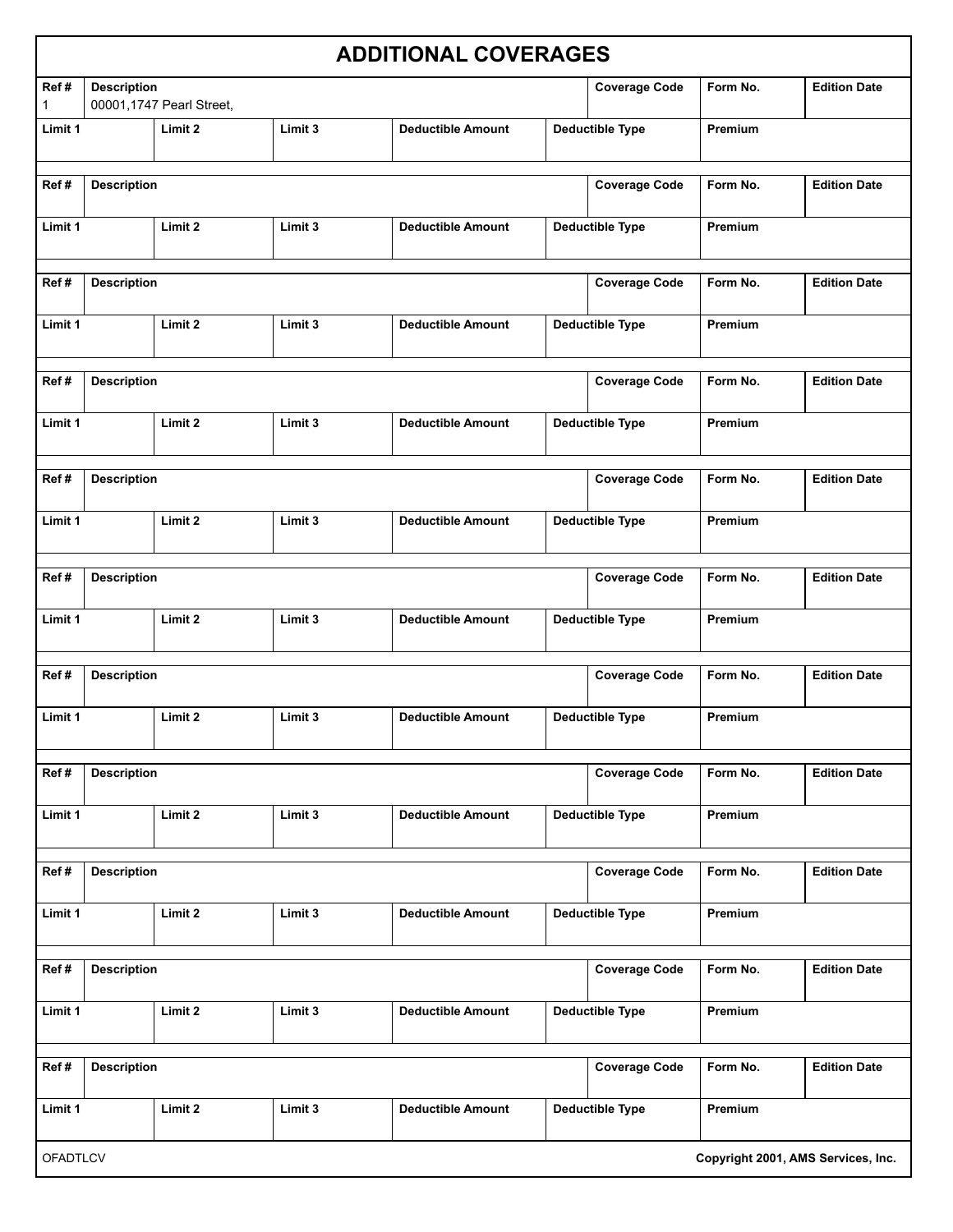

## CERTIFICATE OF LIABILITY INSURANCE DATE (MM/DD/YYYY)

01/20/2022

|                                                                                                                                                                                                                                         | THIS CERTIFICATE IS ISSUED AS A MATTER OF INFORMATION ONLY AND CONFERS NO RIGHTS UPON THE CERTIFICATE HOLDER. THIS<br>CERTIFICATE DOES NOT AFFIRMATIVELY OR NEGATIVELY AMEND. EXTEND OR ALTER THE COVERAGE AFFORDED BY THE POLICIES<br>BELOW. THIS CERTIFICATE OF INSURANCE DOES NOT CONSTITUTE A CONTRACT BETWEEN THE ISSUING INSURER(S), AUTHORIZED<br><b>REPRESENTATIVE OR PRODUCER, AND THE CERTIFICATE HOLDER.</b>                                                                            |                              |  |                                            |                     |                                                                                                                                                                      |                                      |                                                                 |                                             |           |  |
|-----------------------------------------------------------------------------------------------------------------------------------------------------------------------------------------------------------------------------------------|----------------------------------------------------------------------------------------------------------------------------------------------------------------------------------------------------------------------------------------------------------------------------------------------------------------------------------------------------------------------------------------------------------------------------------------------------------------------------------------------------|------------------------------|--|--------------------------------------------|---------------------|----------------------------------------------------------------------------------------------------------------------------------------------------------------------|--------------------------------------|-----------------------------------------------------------------|---------------------------------------------|-----------|--|
|                                                                                                                                                                                                                                         | IMPORTANT: If the certificate holder is an ADDITIONAL INSURED, the policy(ies) must have ADDITIONAL INSURED provisions or be endorsed.<br>If SUBROGATION IS WAIVED, subject to the terms and conditions of the policy, certain policies may require an endorsement. A statement on                                                                                                                                                                                                                 |                              |  |                                            |                     |                                                                                                                                                                      |                                      |                                                                 |                                             |           |  |
|                                                                                                                                                                                                                                         | this certificate does not confer rights to the certificate holder in lieu of such endorsement(s).                                                                                                                                                                                                                                                                                                                                                                                                  |                              |  |                                            | <b>CONTACT</b>      |                                                                                                                                                                      |                                      |                                                                 |                                             |           |  |
|                                                                                                                                                                                                                                         | <b>PRODUCER</b>                                                                                                                                                                                                                                                                                                                                                                                                                                                                                    |                              |  |                                            | NAME:               | Jennifer Condret                                                                                                                                                     |                                      | <b>FAX</b>                                                      |                                             |           |  |
|                                                                                                                                                                                                                                         | Parker-Douglas Insurance, Inc.                                                                                                                                                                                                                                                                                                                                                                                                                                                                     |                              |  | <b>PHONE</b><br>(A/C, No, Ext):            | (303) 471-5646      |                                                                                                                                                                      | (A/C, No):                           |                                                                 | (303) 346-6195                              |           |  |
|                                                                                                                                                                                                                                         | 400 S Colorado Blvd                                                                                                                                                                                                                                                                                                                                                                                                                                                                                |                              |  | <b>E-MAIL</b><br><b>ADDRESS:</b>           |                     | clsc@parkerdouglas.insure                                                                                                                                            |                                      |                                                                 |                                             |           |  |
|                                                                                                                                                                                                                                         | Ste 390                                                                                                                                                                                                                                                                                                                                                                                                                                                                                            |                              |  |                                            |                     |                                                                                                                                                                      | <b>INSURER(S) AFFORDING COVERAGE</b> |                                                                 | <b>NAIC#</b>                                |           |  |
|                                                                                                                                                                                                                                         | Denver                                                                                                                                                                                                                                                                                                                                                                                                                                                                                             |                              |  | CO 80246                                   | <b>INSURER A:</b>   |                                                                                                                                                                      | AmGUARD Insurance Company            |                                                                 |                                             | 42390     |  |
|                                                                                                                                                                                                                                         | <b>INSURED</b>                                                                                                                                                                                                                                                                                                                                                                                                                                                                                     |                              |  |                                            | <b>INSURER B:</b>   | 19917                                                                                                                                                                |                                      |                                                                 |                                             |           |  |
|                                                                                                                                                                                                                                         | 1747 Pearl Street Association                                                                                                                                                                                                                                                                                                                                                                                                                                                                      |                              |  |                                            | <b>INSURER C:</b>   |                                                                                                                                                                      |                                      | Travelers Casualty & Surety Company of America                  |                                             | 31194     |  |
|                                                                                                                                                                                                                                         | c/o Western States Property Management                                                                                                                                                                                                                                                                                                                                                                                                                                                             |                              |  |                                            | <b>INSURER D:</b>   |                                                                                                                                                                      |                                      |                                                                 |                                             |           |  |
|                                                                                                                                                                                                                                         | 9145 East Kenyon Rd #101                                                                                                                                                                                                                                                                                                                                                                                                                                                                           |                              |  |                                            | <b>INSURER E:</b>   |                                                                                                                                                                      |                                      |                                                                 |                                             |           |  |
|                                                                                                                                                                                                                                         | Denver                                                                                                                                                                                                                                                                                                                                                                                                                                                                                             |                              |  | CO 80237                                   | <b>INSURER F:</b>   |                                                                                                                                                                      |                                      |                                                                 |                                             |           |  |
|                                                                                                                                                                                                                                         | <b>COVERAGES</b>                                                                                                                                                                                                                                                                                                                                                                                                                                                                                   |                              |  | CL2212003145<br><b>CERTIFICATE NUMBER:</b> |                     |                                                                                                                                                                      |                                      | <b>REVISION NUMBER:</b>                                         |                                             |           |  |
|                                                                                                                                                                                                                                         | THIS IS TO CERTIFY THAT THE POLICIES OF INSURANCE LISTED BELOW HAVE BEEN ISSUED TO THE INSURED NAMED ABOVE FOR THE POLICY PERIOD<br>INDICATED. NOTWITHSTANDING ANY REQUIREMENT, TERM OR CONDITION OF ANY CONTRACT OR OTHER DOCUMENT WITH RESPECT TO WHICH THIS<br>CERTIFICATE MAY BE ISSUED OR MAY PERTAIN, THE INSURANCE AFFORDED BY THE POLICIES DESCRIBED HEREIN IS SUBJECT TO ALL THE TERMS,<br>EXCLUSIONS AND CONDITIONS OF SUCH POLICIES. LIMITS SHOWN MAY HAVE BEEN REDUCED BY PAID CLAIMS. |                              |  |                                            |                     |                                                                                                                                                                      |                                      |                                                                 |                                             |           |  |
| <b>INSR</b><br><b>LTR</b>                                                                                                                                                                                                               | <b>TYPE OF INSURANCE</b>                                                                                                                                                                                                                                                                                                                                                                                                                                                                           | <b>ADDLISUBR</b><br>INSD WVD |  | <b>POLICY NUMBER</b>                       |                     | <b>POLICY EFF</b><br>(MM/DD/YYYY)                                                                                                                                    | <b>POLICY EXP</b><br>(MM/DD/YYYY)    | <b>LIMITS</b>                                                   |                                             |           |  |
|                                                                                                                                                                                                                                         | $\times$<br><b>COMMERCIAL GENERAL LIABILITY</b><br>╳<br>CLAIMS-MADE<br><b>OCCUR</b>                                                                                                                                                                                                                                                                                                                                                                                                                |                              |  |                                            |                     |                                                                                                                                                                      |                                      | EACH OCCURRENCE<br>DAMAGE TO RENTED<br>PREMISES (Ea occurrence) | 2,000,000<br>\$<br>50,000<br>$\mathfrak{s}$ |           |  |
|                                                                                                                                                                                                                                         |                                                                                                                                                                                                                                                                                                                                                                                                                                                                                                    |                              |  |                                            |                     |                                                                                                                                                                      |                                      | MED EXP (Any one person)                                        | 5,000<br>$\mathbb{S}$                       |           |  |
| Α                                                                                                                                                                                                                                       |                                                                                                                                                                                                                                                                                                                                                                                                                                                                                                    |                              |  | ONBP111068                                 |                     | 10/10/2021                                                                                                                                                           | 10/10/2022                           | PERSONAL & ADV INJURY                                           | Included<br>$\mathbb{S}$                    |           |  |
|                                                                                                                                                                                                                                         | GEN'L AGGREGATE LIMIT APPLIES PER:                                                                                                                                                                                                                                                                                                                                                                                                                                                                 |                              |  |                                            |                     |                                                                                                                                                                      |                                      | <b>GENERAL AGGREGATE</b>                                        | 4,000,000<br>$\mathfrak{s}$                 |           |  |
|                                                                                                                                                                                                                                         | PRO-<br>JECT<br><b>POLICY</b><br>LOC                                                                                                                                                                                                                                                                                                                                                                                                                                                               |                              |  |                                            |                     |                                                                                                                                                                      |                                      | PRODUCTS - COMP/OP AGG                                          | ${\mathbb S}$<br>\$                         | 4,000,000 |  |
|                                                                                                                                                                                                                                         | OTHER:<br><b>AUTOMOBILE LIABILITY</b>                                                                                                                                                                                                                                                                                                                                                                                                                                                              |                              |  |                                            |                     |                                                                                                                                                                      |                                      | <b>COMBINED SINGLE LIMIT</b><br>(Ea accident)                   | \$2,000,000                                 |           |  |
|                                                                                                                                                                                                                                         | ANY AUTO                                                                                                                                                                                                                                                                                                                                                                                                                                                                                           |                              |  |                                            |                     |                                                                                                                                                                      |                                      | BODILY INJURY (Per person)                                      | \$                                          |           |  |
| A                                                                                                                                                                                                                                       | OWNED<br>SCHEDULED<br><b>AUTOS ONLY</b><br><b>AUTOS</b>                                                                                                                                                                                                                                                                                                                                                                                                                                            |                              |  | ONBP111068                                 |                     | 10/10/2021                                                                                                                                                           | 10/10/2022                           | BODILY INJURY (Per accident)                                    | \$                                          |           |  |
|                                                                                                                                                                                                                                         | <b>HIRED</b><br>NON-OWNED<br>$\boldsymbol{\times}$<br>×<br><b>AUTOS ONLY</b><br><b>AUTOS ONLY</b>                                                                                                                                                                                                                                                                                                                                                                                                  |                              |  |                                            |                     |                                                                                                                                                                      |                                      | PROPERTY DAMAGE<br>(Per accident)                               | $\mathbb{S}$                                |           |  |
|                                                                                                                                                                                                                                         |                                                                                                                                                                                                                                                                                                                                                                                                                                                                                                    |                              |  |                                            |                     |                                                                                                                                                                      |                                      |                                                                 | \$                                          |           |  |
|                                                                                                                                                                                                                                         | $\times$<br><b>UMBRELLA LIAB</b><br><b>OCCUR</b>                                                                                                                                                                                                                                                                                                                                                                                                                                                   |                              |  |                                            |                     |                                                                                                                                                                      |                                      | EACH OCCURRENCE                                                 |                                             | 5,000,000 |  |
| B                                                                                                                                                                                                                                       | <b>EXCESS LIAB</b><br>CLAIMS-MADE                                                                                                                                                                                                                                                                                                                                                                                                                                                                  |                              |  | MCREA-15995-03                             |                     | 10/10/2021                                                                                                                                                           | 10/10/2022                           | AGGREGATE                                                       | \$                                          |           |  |
|                                                                                                                                                                                                                                         | <b>RETENTION \$</b><br>DED                                                                                                                                                                                                                                                                                                                                                                                                                                                                         |                              |  |                                            |                     |                                                                                                                                                                      |                                      |                                                                 | \$                                          |           |  |
|                                                                                                                                                                                                                                         | <b>WORKERS COMPENSATION</b><br><b>AND EMPLOYERS' LIABILITY</b>                                                                                                                                                                                                                                                                                                                                                                                                                                     |                              |  |                                            |                     |                                                                                                                                                                      |                                      | PER<br>OTH-<br><b>STATUTE</b><br>ER                             |                                             |           |  |
|                                                                                                                                                                                                                                         | Y/N<br>ANY PROPRIETOR/PARTNER/EXECUTIVE                                                                                                                                                                                                                                                                                                                                                                                                                                                            |                              |  |                                            |                     |                                                                                                                                                                      |                                      | E.L. EACH ACCIDENT                                              | \$                                          |           |  |
|                                                                                                                                                                                                                                         | OFFICER/MEMBER EXCLUDED?<br>(Mandatory in NH)                                                                                                                                                                                                                                                                                                                                                                                                                                                      | N/A                          |  |                                            |                     |                                                                                                                                                                      | E.L. DISEASE - EA EMPLOYEE           | \$                                                              |                                             |           |  |
|                                                                                                                                                                                                                                         | If yes, describe under<br>DESCRIPTION OF OPERATIONS below                                                                                                                                                                                                                                                                                                                                                                                                                                          |                              |  |                                            |                     |                                                                                                                                                                      |                                      | E.L. DISEASE - POLICY LIMIT                                     | \$                                          |           |  |
| C                                                                                                                                                                                                                                       | Directors & Officers                                                                                                                                                                                                                                                                                                                                                                                                                                                                               |                              |  | 106805782                                  |                     | 10/10/2021                                                                                                                                                           | 10/10/2022                           | Limit of Liability                                              |                                             | 1,000,000 |  |
| DESCRIPTION OF OPERATIONS / LOCATIONS / VEHICLES (ACORD 101, Additional Remarks Schedule, may be attached if more space is required)<br>Associations Master Insurance Policy Certificate<br>Unit Owner(s):<br>Location:<br>Loan Number: |                                                                                                                                                                                                                                                                                                                                                                                                                                                                                                    |                              |  |                                            |                     |                                                                                                                                                                      |                                      |                                                                 |                                             |           |  |
|                                                                                                                                                                                                                                         | <b>CERTIFICATE HOLDER</b>                                                                                                                                                                                                                                                                                                                                                                                                                                                                          |                              |  |                                            | <b>CANCELLATION</b> |                                                                                                                                                                      |                                      |                                                                 |                                             |           |  |
| For Informational Purposes Only                                                                                                                                                                                                         |                                                                                                                                                                                                                                                                                                                                                                                                                                                                                                    |                              |  |                                            |                     | SHOULD ANY OF THE ABOVE DESCRIBED POLICIES BE CANCELLED BEFORE<br>THE EXPIRATION DATE THEREOF, NOTICE WILL BE DELIVERED IN<br>ACCORDANCE WITH THE POLICY PROVISIONS. |                                      |                                                                 |                                             |           |  |
|                                                                                                                                                                                                                                         |                                                                                                                                                                                                                                                                                                                                                                                                                                                                                                    |                              |  |                                            |                     | <b>AUTHORIZED REPRESENTATIVE</b><br>Jennifer Condret                                                                                                                 |                                      |                                                                 |                                             |           |  |

The ACORD name and logo are registered marks of ACORD

© 1988-2015 ACORD CORPORATION. All rights reserved.